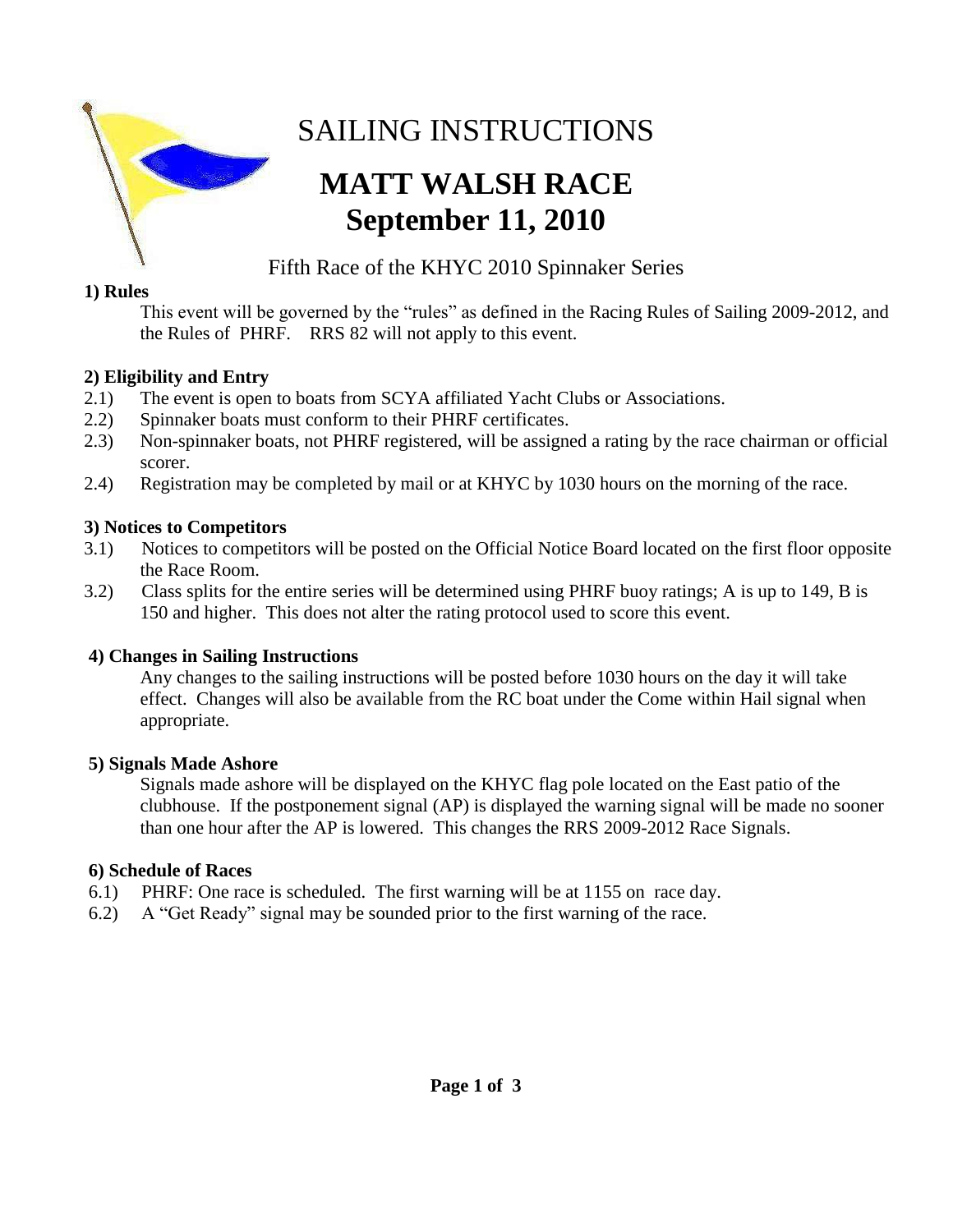#### SAILING INSTRUCTIONS **MATT WALSH RACE, SPIINNAKER #5**

### **7) Signals on the Race Committee Boat**

- 7.1) Starting signals will conform to rule 26 of the 2009-2012 Racing Rules of Sailing (RRS).
- 7.2) Non-Spinnaker, non-gennaker boats start in class per the Spinnaker boat class A/B splits.<br>7.3) Classes will start in the following order: Class Flag
- 7.3) Classes will start in the following order: Class

| $\mu$ start in the following order.<br>Canto V | a aa                                        |
|------------------------------------------------|---------------------------------------------|
|                                                |                                             |
|                                                |                                             |
|                                                | $A \rightarrow \mathbf{D}$<br>$B$ ----> $E$ |

## **8) The Race Course**

The course will be: **Start - A - T- F - Xs - Hs - Xs - Hs - W - Finish.** Official distance is approximately 13 NM.

#### **9) Marks**

 Marks are spar buoys or inflatable replacements in the approximate positions defined on 2009 KHYC Race Mark Guide.

#### **10) The Start**

- 10.1) The race will be started using Rule 26 with individual classes starting using a five-minute sequence.
- 10.2) The starting line will be between "S" mark and an orange flag on the R.C. Boat. See the 2009 Race Course Guide for location. Sail by the R. C Boat prior to the first warning to be recognized as a starter. First warning will be at 1155.
- 10.3) **Boats whose preparatory signal has not been made shall keep clear of the starting area and all boats whose preparatory signal has been made.**

### **11) Safety (Category and Crew)**

- 11.1) The race is a Category 4 event.
- 11.2) All boats must check in with the Race Committee on the water prior to the first class warning signal.
- 11.3) A boat retiring **must** notify the committee ASAP or before the last boat to finish (whichever is sooner). The RC monitors VHF Ch.78.

#### **12) The Finish**

 The finish line will be at the harbor entrance between the red Beacon #2 on the east jetty and an orange flag on the committee boat after leaving "W" mark to port.

#### **The starting line is restricted and may only be used for starting .**

#### **13) Penalty System**

- 13.1) The 720-degree turn penalty is replaced with a 360-degree turn penalty, to include one tack and one jibe, modifying the rules 44.l & 44.2. Rule 44.3 shall not apply.
- 13.2) Boats that accept and execute the turn's penalty shall sign up to that effect on the form posted on the Official Notice Board after the days' racing and within the protest time limit.